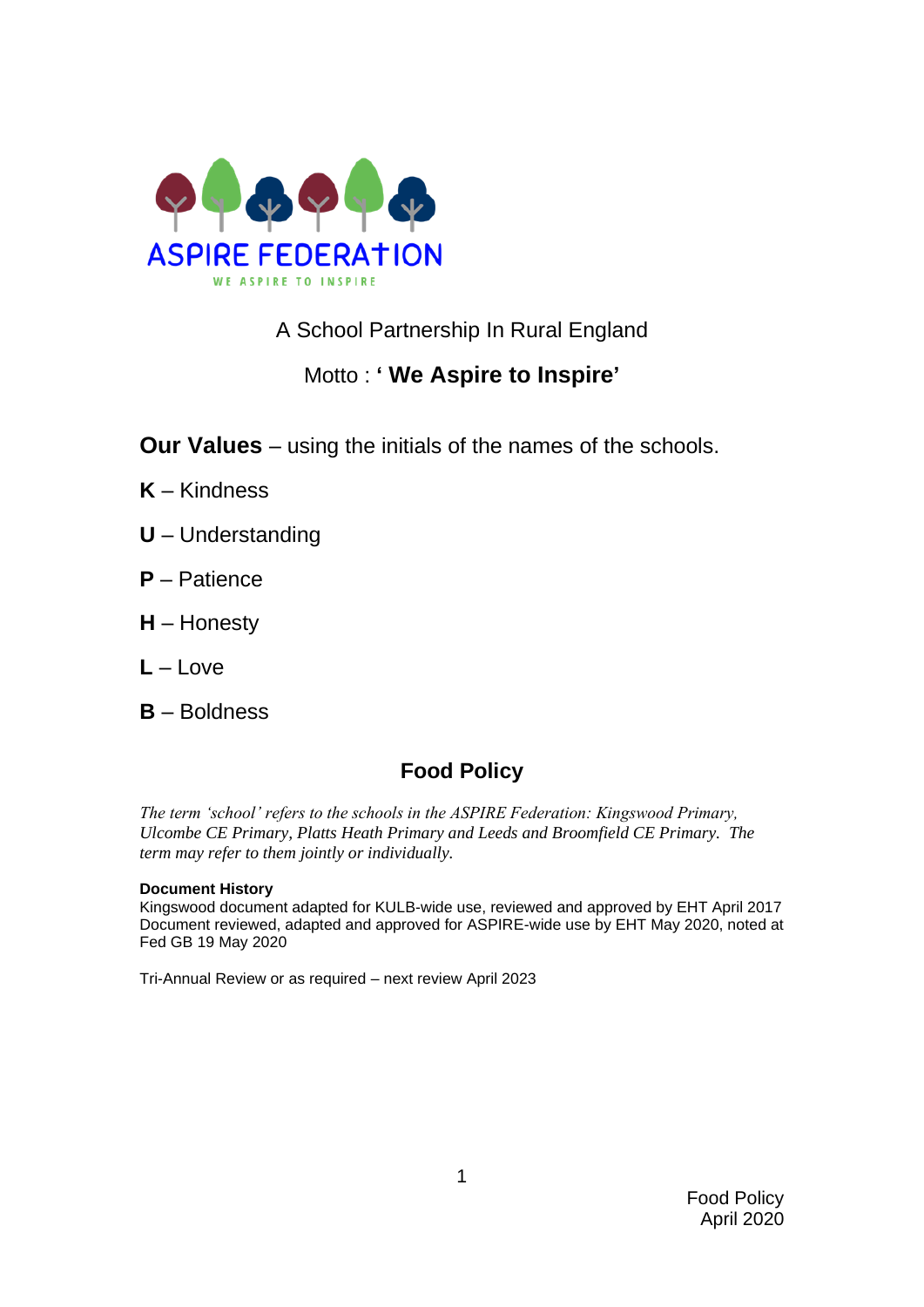## **Table of Contents**

*The term 'school' refers to the three schools in the ASPIRE federation: Kingswood Primary, Platts Heath Primary, Ulcombe CE Primary and Leeds and Broomfield CE Primary. The term may refer to them jointly or individually.*

*Throughout the document the term 'Headteacher' may refer to the position of Executive Headteacher or Head of School (depending who is based on site)*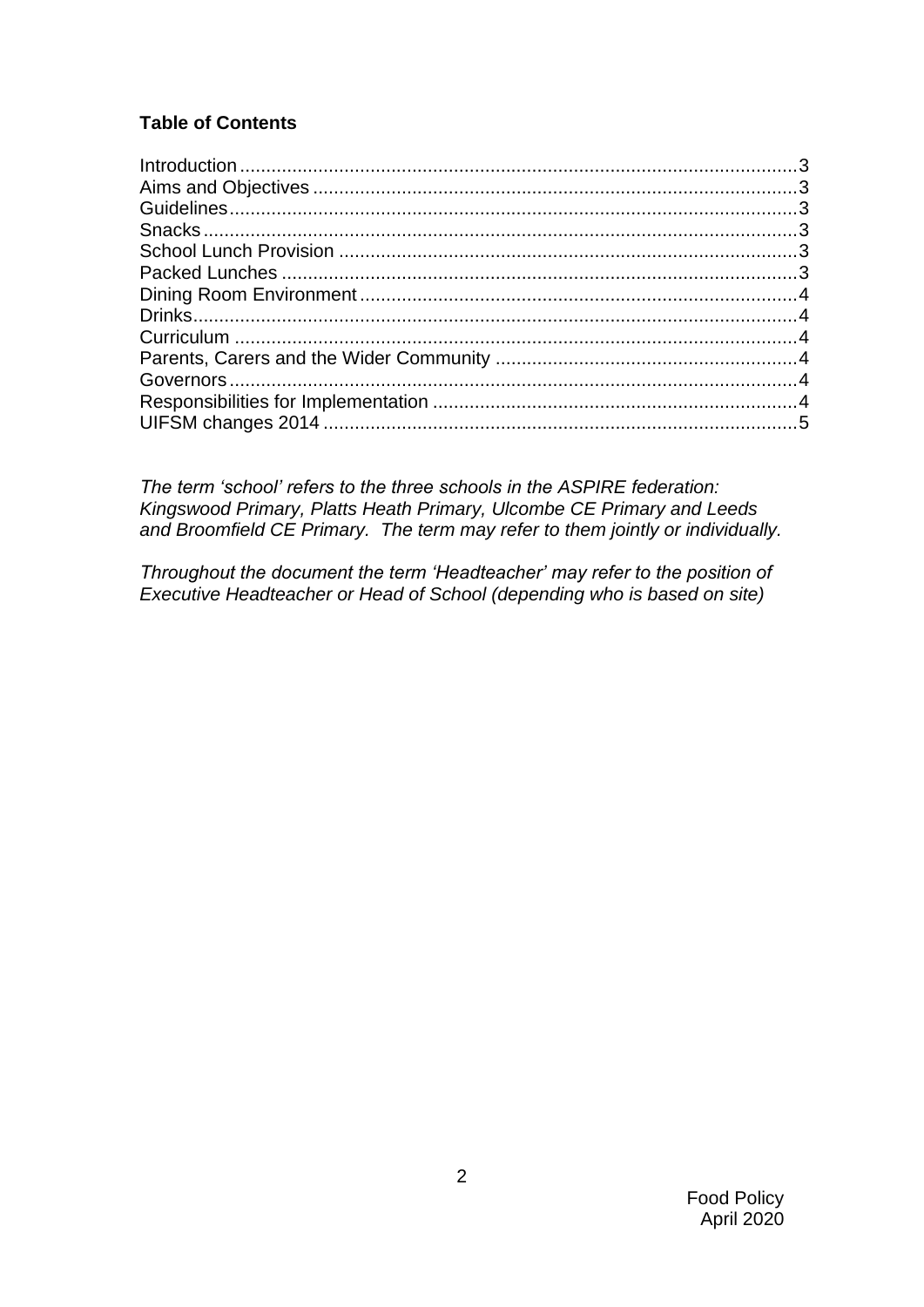## <span id="page-2-0"></span>**Introduction**

This food policy has been produced in consultation with the whole school community, based on the Kent Self Review Tool to meet National Healthy Schools Standards for Healthy Eating. The policy will apply to all programmes and activities on the premises including out of hours school/family learning, for example Football, Netball and Breakfast Clubs.

## <span id="page-2-1"></span>**Aims and Objectives**

- To improve the Health and Well Being of children, young people, carers, parents, families and the wider school community.
- To ensure that the school provides consistent messages for food and drink.
- To provide confidence, skill and understanding to make healthy food choices.

## <span id="page-2-2"></span>**Guidelines**

Using the Kent Self Review Tool to identify current status, areas for development, followed by a review of interventions to measure success

- Discuss at School Council
- Complete a cross curricular audit at all key stages.
- Ensure members of staff attend relevant training opportunities.

#### <span id="page-2-3"></span>**Snacks**

Break time snack will be fruit and vegetables only. Key stage I and 2 are offered free fruit and vegetables daily as part of a National Scheme. Key Stage 2 pupils requiring an additional snack will be expected to bring fresh fruit or vegetables each day for break time.

## <span id="page-2-4"></span>**School Lunch Provision**

All menus are produced in accordance with National and Local Guidelines for a balanced nutritional content. Pupils and parents, whenever possible, will be involved in the monitoring and evaluation of school lunches. Parents can request a copy of the three week rotational menu, which includes a vegetarian option. Weekly menus will be displayed in the school reception/hall areas.

#### <span id="page-2-5"></span>**Packed Lunches**

<span id="page-2-6"></span>The school promotes healthy packed lunches and asks parents not to include fizzy drinks, nut products or sweets.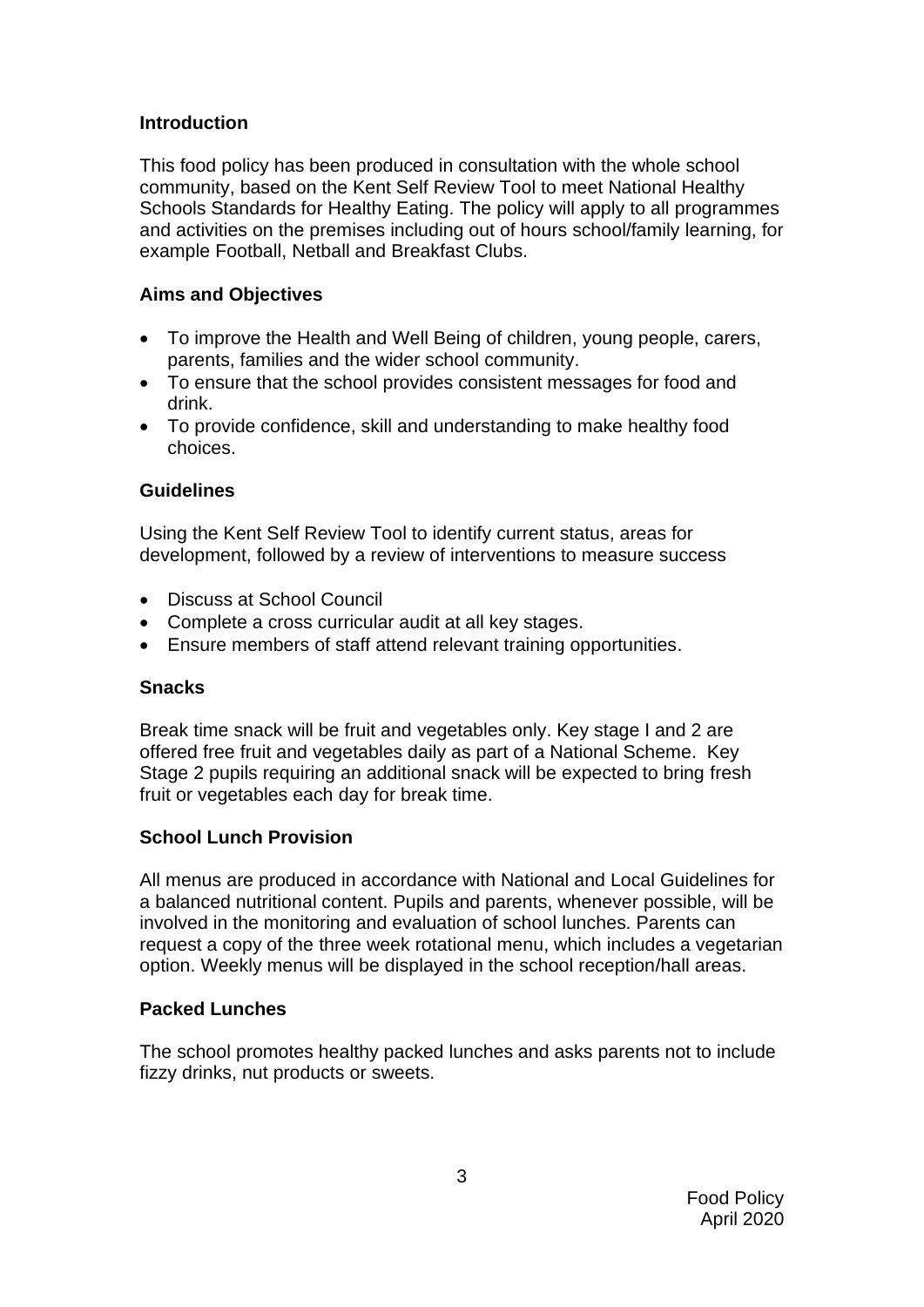## **Dining Room Environment**

The school aims to provide a welcoming eating environment that encourages the positive social interaction of pupils across year groups and house teams. Where applicable, two lunch sittings take place dependent on pupil numbers and space facilities.

## <span id="page-3-0"></span>**Drinks**

- The school provides fresh drinking water and encourages pupils and staff to access during the school day.
- The school promotes fresh cool milk. Children under 5 are supplied free of charge. However, this is available to all children at a minimal cost. Parents can go online at www.CoolMilk.co.uk or request a form from the school office.
- Water is promoted at lunchtimes.
- Fizzy drinks are forbidden.

## <span id="page-3-1"></span>**Curriculum**

The Headteacher will monitor the curriculum regularly to ensure that pupils have opportunities to learn:

- About different types of food in the context of a balanced diet, using the "eat well plate".
- How to plan, budget and prepare meals.
- Understand the need to avoid consumption of foods high in sugar, salt and fat and to increase the consumption of fruit and vegetables as well as bread, cereals and other carbohydrates.

#### <span id="page-3-2"></span>**Parents, Carers and the Wider Community**

The school aims to involve parents/carers in guiding food policy and practice within the school and encourages them to give feedback through the school website.

#### <span id="page-3-3"></span>**Governors**

A designated Governor will monitor and ensure that the school food policy is upheld and offer guidance where a member of the body has a particular expertise in this area.

#### <span id="page-3-4"></span>**Responsibilities for Implementation**

Independent organisations using school premises will receive a copy of the School Food Policy with contracts/agreements and to be responsible for compliance.